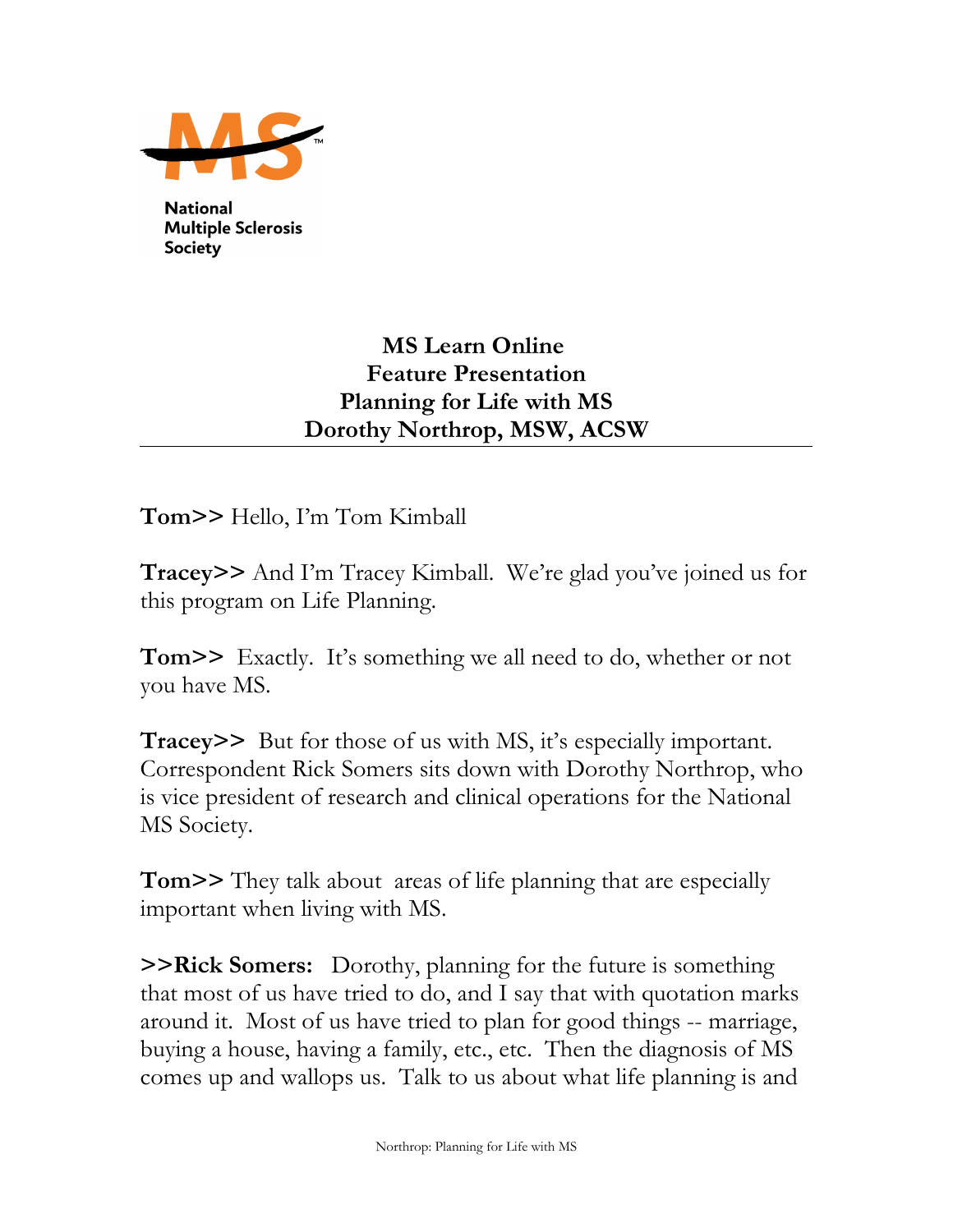how it's incorporated and how it's changed when somebody is dealing with MS.

**>>Dorothy Northrop:** Well, life planning is really looking to the future and kind of anticipating what needs might be there, and then trying to figure out how we might meet those needs, if they come up. It's not saying that the problems are going to arise, but it's more saying let's be prepared. No matter what happens, we want to have some control of this.

And we know that there's always changes that can happen. Changes can happen in terms of income that we didn't anticipate. We could have a dip in our health status or our caregiver could have a dip in their health status and all of a sudden not be able to do what they were doing before. There can be all kinds of different things that come into our lives that we just don't know how to anticipate. So, we want to think about those possible changes and say, well, if that happened, how would I deal with that?

And some of the changes can almost be -- you almost know they're going to come. For example, if you have teenagers that are going to leave the home and they're doing a lot of help in the home, then you know that if they do go away to college, we're going to need to figure out, then, how we're going to deal with this. So, it's those kinds of questions that we look at. What if this happens, or when that happens, how will we be prepared?

And I think you also want to make sure that you're handling your risk in terms of financial risk. You want to make sure that you're protecting your assets and looking at what's going in with your finances so that you're protecting yourself and giving yourself as much financial stability as possible. You want to think about how do we keep ourselves as independent as possible? And that might open up areas like home modifications, technology, things that we may need to look to now to make sure that we can do what we want to do and lessen as much as possible any hands-on care. Because there are so many things that are available now, where people can be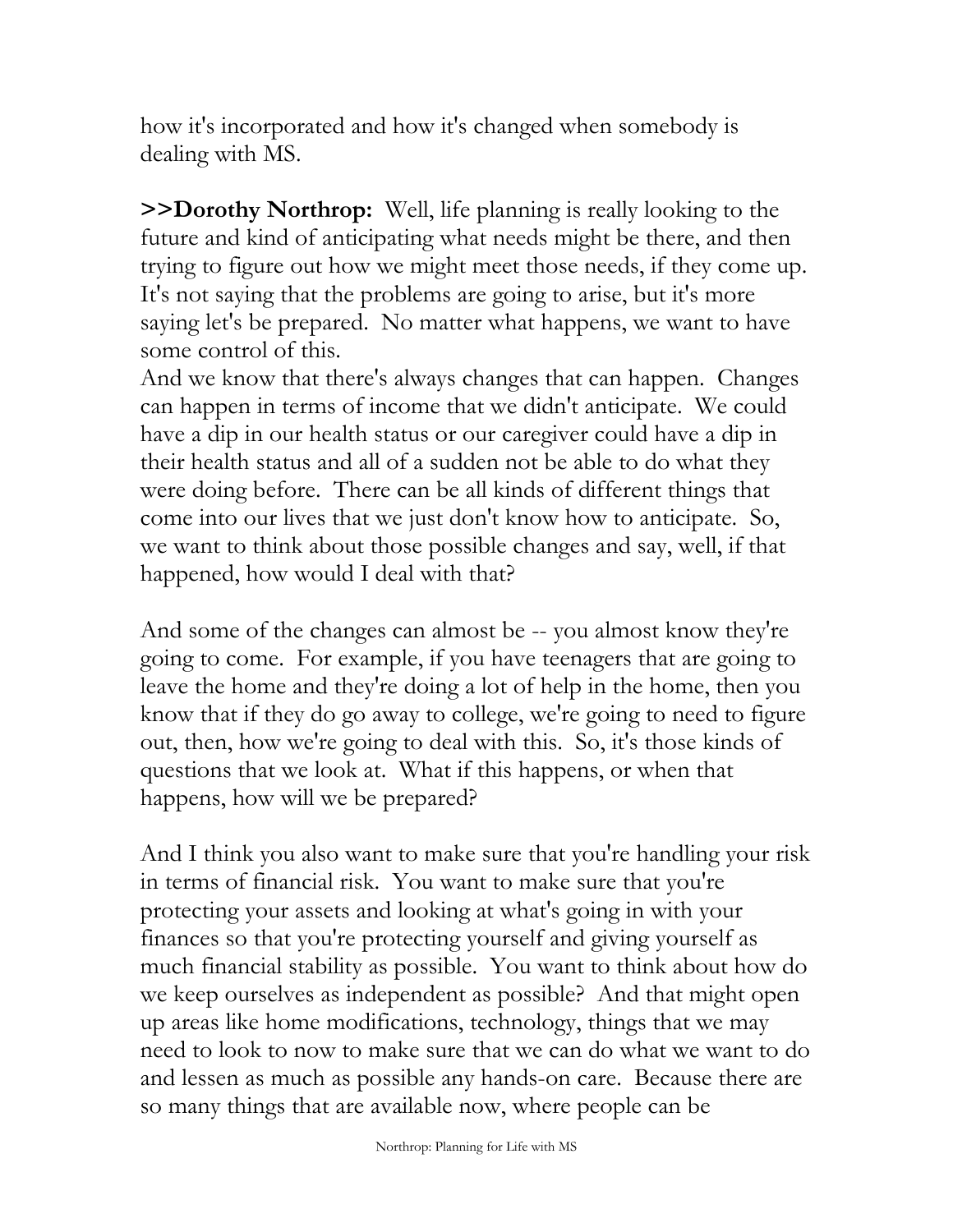independent and control their own environment, and get out of their house easily, and be able to go out.

But you have to plan. You have to figure out how you're going to pay for these things, and you have to kind of anticipate so that you're not surprised. Because there's nothing worse than surprises. You don't want to get into a situation where all of a sudden you have to figure out what you're going to do -- you know, Aunt Sophie can't come over like she always does, and what are we going to do now? Who do we call? How do we handle that? And the more you can anticipate those situations, the more you're going to be in control of the future.

**>>Rick Somers:** Let's talk specifically about life planning financially and the impact that may have.

**>>Dorothy Northrop:** Well, it is very important if one is just diagnosed, and all the way through the progressive disease, really, to make sure that one is looking ahead to what the financial needs might be. And there is certainly expertise out there to help with that.

We use a lot of financial planners who are very skilled at looking at where a person is now and where they want to be in the future, and how to get them from one point to another. There are a lot of elder law attorneys, and they are specialized in knowing state regulations and entitlements, Medicaid, knowing where you might be able to be eligible for services.

So, it's important to kind of figure out how do you protect your assets? How do you make sure that you're maximizing your income, taking all those tax deductions that you need to be taking? And then also planning for when you might have more expenditures down the road, and how do you make sure you have the dollars to do that?

So, it's very important to get some professional advice on that and to look ahead in terms of changes, particularly, that might occur. If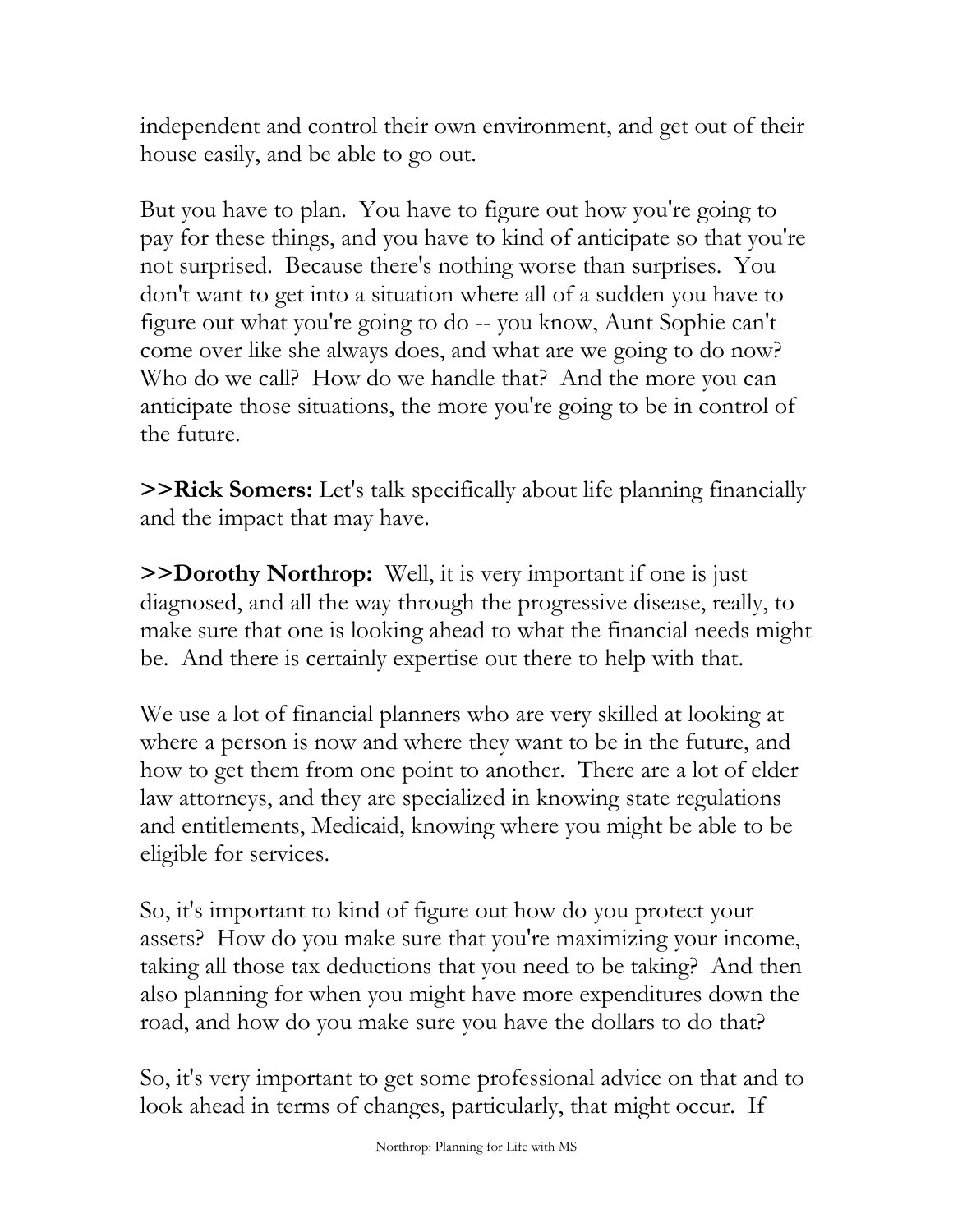you're employed, what happens when you're not employed? If you're getting income but you know it's going to be reduced at a certain point, how will you handle that? So, it's incredibly important to really be thinking and not just being caught by surprise when these things happen.

**>>Rick Somers:** Specifically, are there tools and resources that come to mind?

**>>Dorothy Northrop:** There are a lot of tools out there that can help people begin to get a sense of where they are financially. The National MS Society has many different resources that can help people start thinking about this: books that are geared to helping them look at where they are now, different entitlement programs, how you might hire someone to help you later, if you need it, and so on.

So, there are a lot of very practical workbook-type of tools that are available. And the more people can start to really put down on paper where they are now, and then start looking at where they want to be, then they'll be on the road. You really need to know where you are now before you know where you can go. So, there are very practical steps that people can take in this regard.

**>>Rick Somers:** That's a nice snapshot of financial advice. How about medically planning for the future?

**>>Dorothy Northrop:** Well, again, when you're talking about medical needs and you have a clinical issue, you have a disease, you want to make sure that you're getting all of the healthcare that you need. So, you want to make sure that you have access to not only care for your MS, you want to get care for your primary healthcare and making sure that you're well; you want to be able to go to specialists when you need to. And a lot of that will depend on insurance, frankly, because that's where we are in this day and age. So, a lot will depend on your insurance coverage.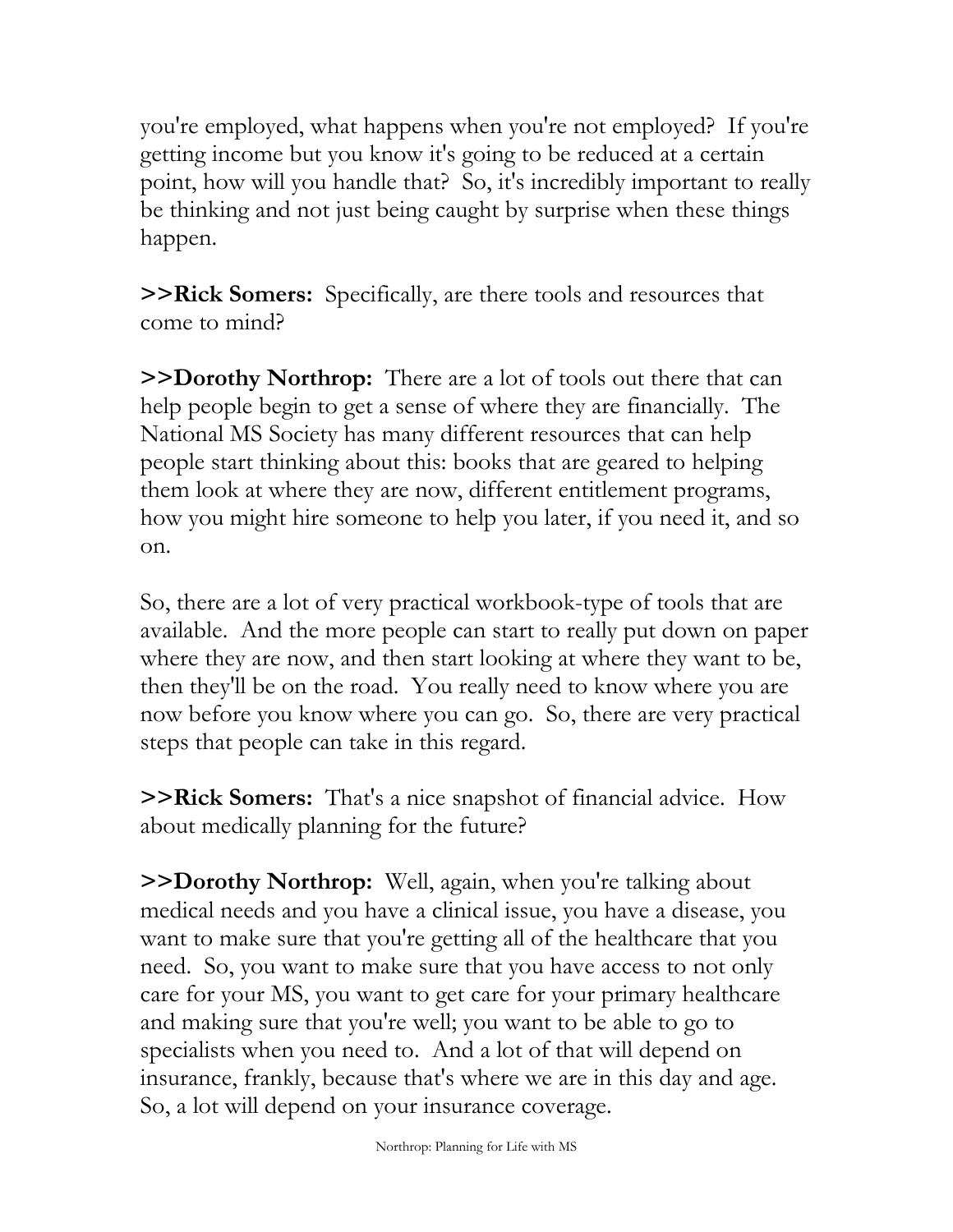And so probably one of the most important things people need to do is be very familiar with what their coverage is, and if they have choices in terms of making a selection of a plan, that they really look at it carefully. Because even though it's something that might cost less now, if you look down the future, you may find that it's not going to cover things that you really need. You want to be able to get to your specialist. You want to be able to get a team approach to your MS.

So, it's important that people really analyze their health insurance coverage and make selections that are based on not only their needs now, but what they might need in the future, so that they feel like they can go forward and take care of their clinical care whatever way they need to have it done.

**>>Rick Somers:** Dorothy, speaking of health insurance, it's something that very few of us know a whole lot about, and I'm going through the process now where I'm shopping and trying to incorporate some of the things you discussed already. Give me some more specifics.

**>>Dorothy Northrop:** Well, the health insurance world is very complex, so it is very, very hard to figure it all out. I think that now it's even more challenging because many times people have a choice in what plan they choose for their health insurance. Even at the job there may be three or four plans. So, it's very, very important that people really look into each of those plans and see exactly what it covers and what their costs are. Because they range, and a plan that has a low premium may end up having a lot more cost later. And something that seems more expensive now in terms of a premium may give you access to specialists and out-of-network doctors, and really enable you to go to wherever you want to go and not have too much out-of-pocket costs.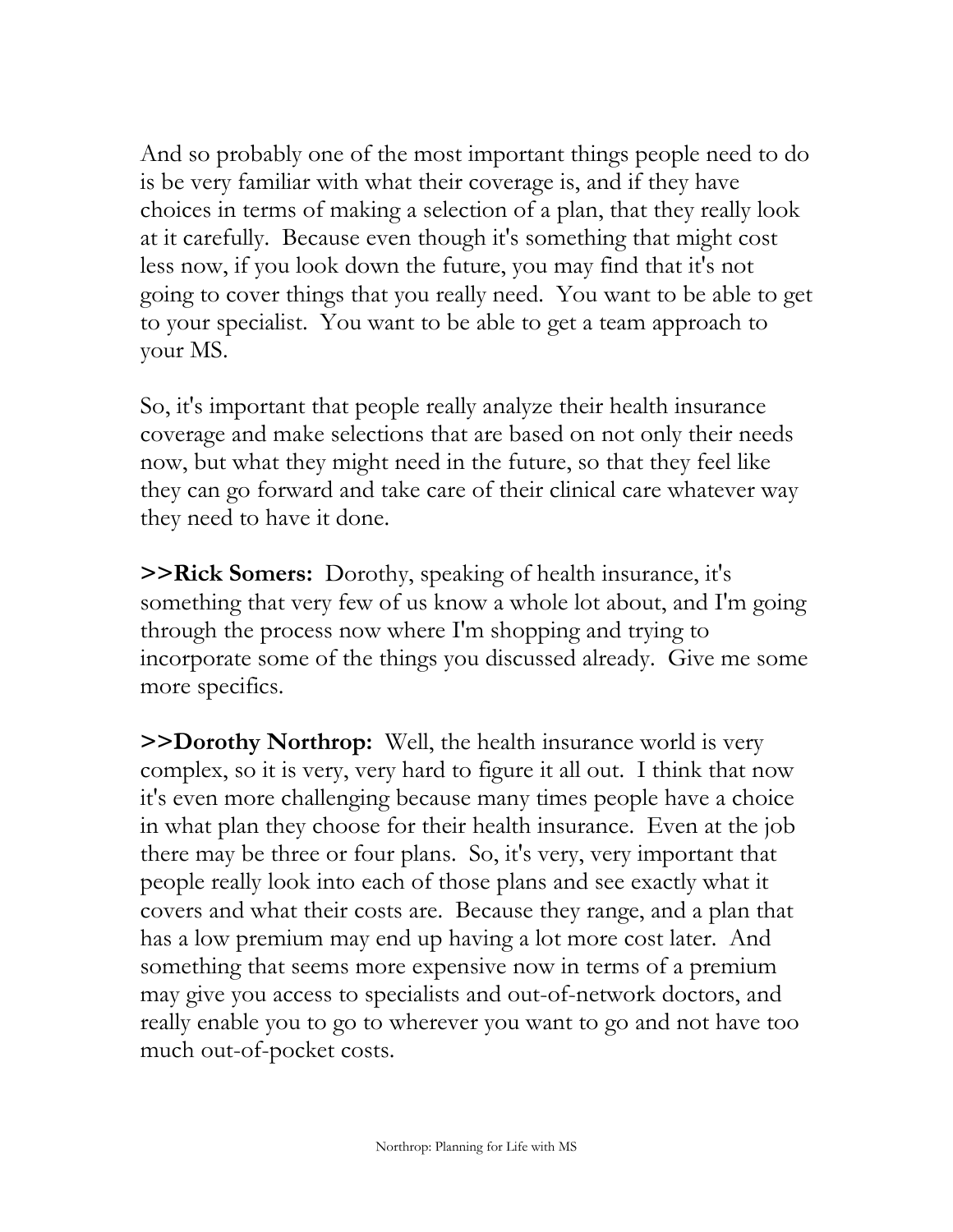So, it's really important that someone analyze their health insurance and make choices that are based on what they need. So, it's really paying attention to detail when it comes to those health insurance policies. It's not fun, but it really is important if one wants to make sure that they have some security for the future.

**>>Rick Somers:** And trying to anticipate those needs, which is impossible with MS, but somehow just trying to gauge, looking at the big picture, keeping your eyes in the prize, so-to-speak.

**>>Dorothy Northrop:** That's absolutely right. You really want to make sure that you're looking ahead, and that you are going to create your environment so that it's going to help you be the best you can be in terms of your medical condition, your wellness, everything. This is so important. And, of course, equipment is huge. Rehabilitation is huge. These are areas that are often a struggle to get coverage for, and so people need to be very clear, work with their doctors, make sure they're advocating for their needs, and making sure they're within a plan that, if they can be convinced, will pay for it.

**Tracey**>> Thinking about the future may not always be pleasant, but it's so important. And thinking about it is only the first step. As Dorothy points out, we all need to take charge of our lives and make plans for the future future regarding finances, insurance and medical support.

**Tom**>> Other areas to plan for include Employment, home modifications, and long term services; these are all situations that can change over time, and we need to plan for them.

**Tracey>>** Exactly! Check out the National MS Society website to find additional information on life planning. To get there click on the resources button below.